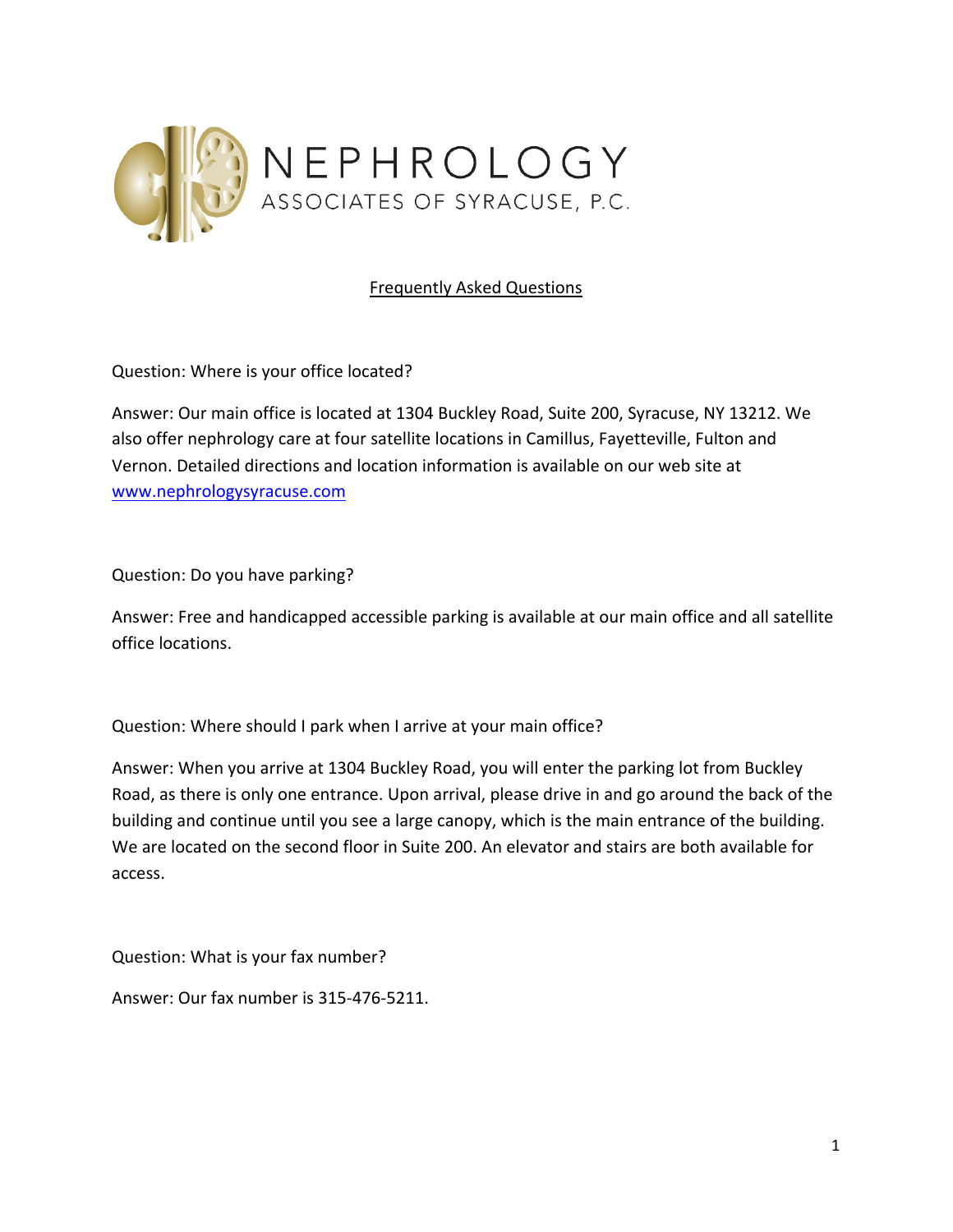Question: What hospitals is Nephrology Associates of Syracuse affiliated with?

Answer: Crouse Hospital and St. Joseph's Hospital Health Center located in Syracuse, NY.

Question: What can I expect if I call on the weekend?

Answer: You will get our Answering Service where you will be able to speak with a Physician that is on call if it is an emergent issue.

Question: What type of insurance do you accept?

Answer: We accept many of the most common insurance plans. Please refer to our list of participating insurances found on our web site under Patient Forms.

Question: Do I need pre-authorization?

Answer: It depends on your insurance plan. Please contact your insurance company if you are not sure.

Question: Are your facilities wheelchair accessible?

Answer: Yes, all locations are wheelchair accessible. Wheelchairs are available for use from our main office for your appointment.

Question: Do you expect my copayment on the day of my appointment?

Answer: Yes, all patients are required to pay their co-payments and balances at the time of their visit.

Question: What are your office hours?

Answer: Our main office opens at 7:20 am for Lab Services. Our Office and Phone Hours of Operation are Monday - Friday: 8 am - 4:00 pm. We are closed for lunch from 12 – 1 pm. Please note this schedule may vary during holidays and special events.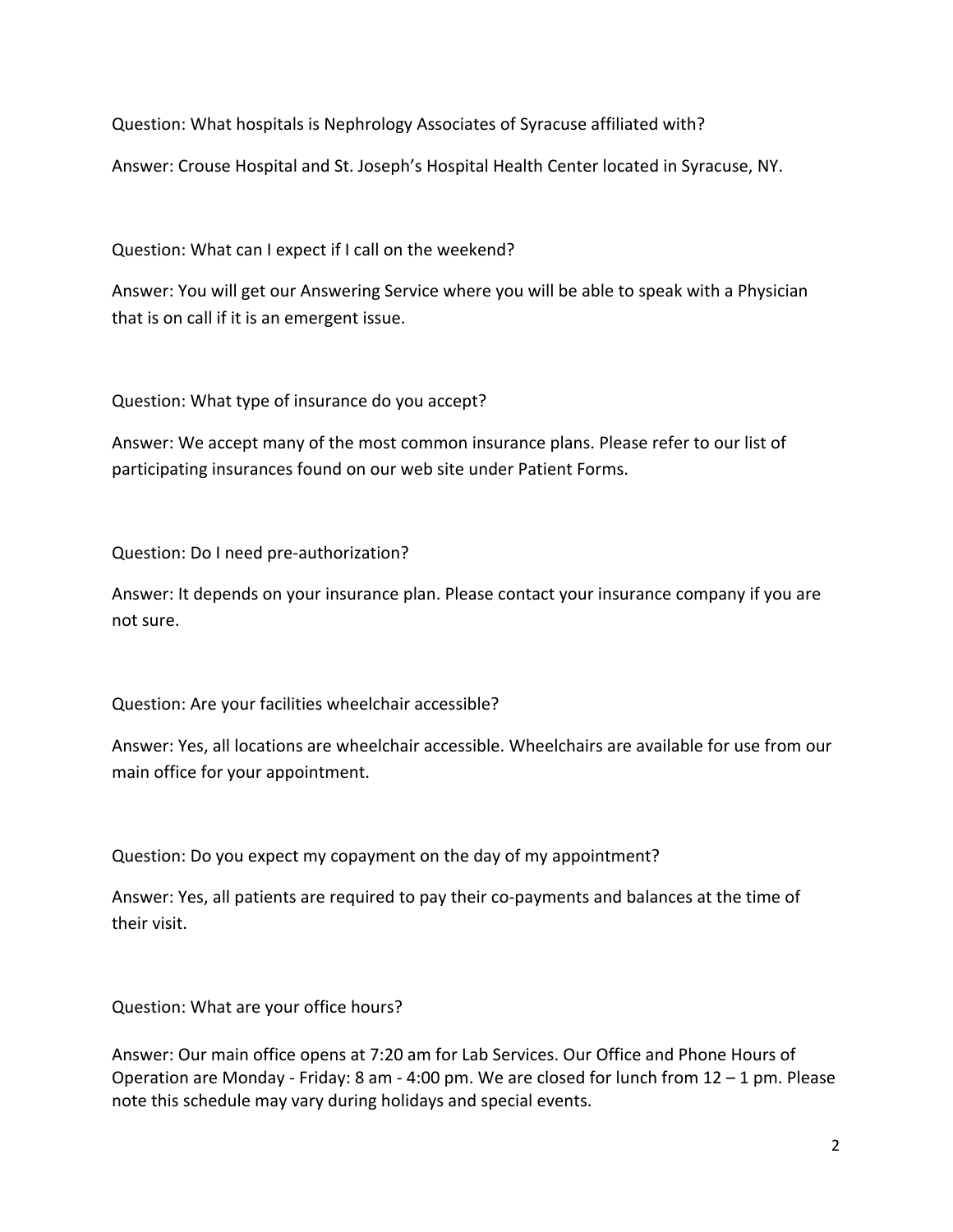## Question: How can I refill my prescription?

Answer: We encourage all patients to request a prescription refill via our patient portal for a medication that one of our providers has prescribed. Alternatively, you can call our office with your prescription information during normal office hours only. Please note that we are unable to eprescribe any controlled substances.

## Question: What is a Patient Portal?

Answer: A Patient Portal is a secure, individualized, online tool available via log on from our website that gives our patients convenient 24-hour access to personal health information from anywhere with an Internet connection. Using a secure username and password, patients can view health information such as:

- Your health record
- Lab results once reviewed and signed off by your physician
- Medications
- Immunizations and allergies

Our patient portal also allows our patients to:

- Exchange secure e-mail with our health care team
- Request prescription refills for medications prescribed by our providers
- Request to change or schedule non-urgent appointments
- View your patient account statement and make online payments via our web site

The patient portal implementation is a tool that can enhance patient-provider communication, empower patients, support care between visits, and, most importantly, improve patient outcomes.

Question: How can I access the Patient Portal?

Answer: Please provide your email address so that our staff can set up your access to the patient portal. You will be given a user name and initial pass word. During the first time you log on, you will be asked to answer some security questions and change your pass word to something that only you know and will recall. If your account gets locked, please call our office so that a staff member can unlock your account. Please wait 5-10 minutes to allow time for your account to be reset.

## Question: When can I expect my lab results?